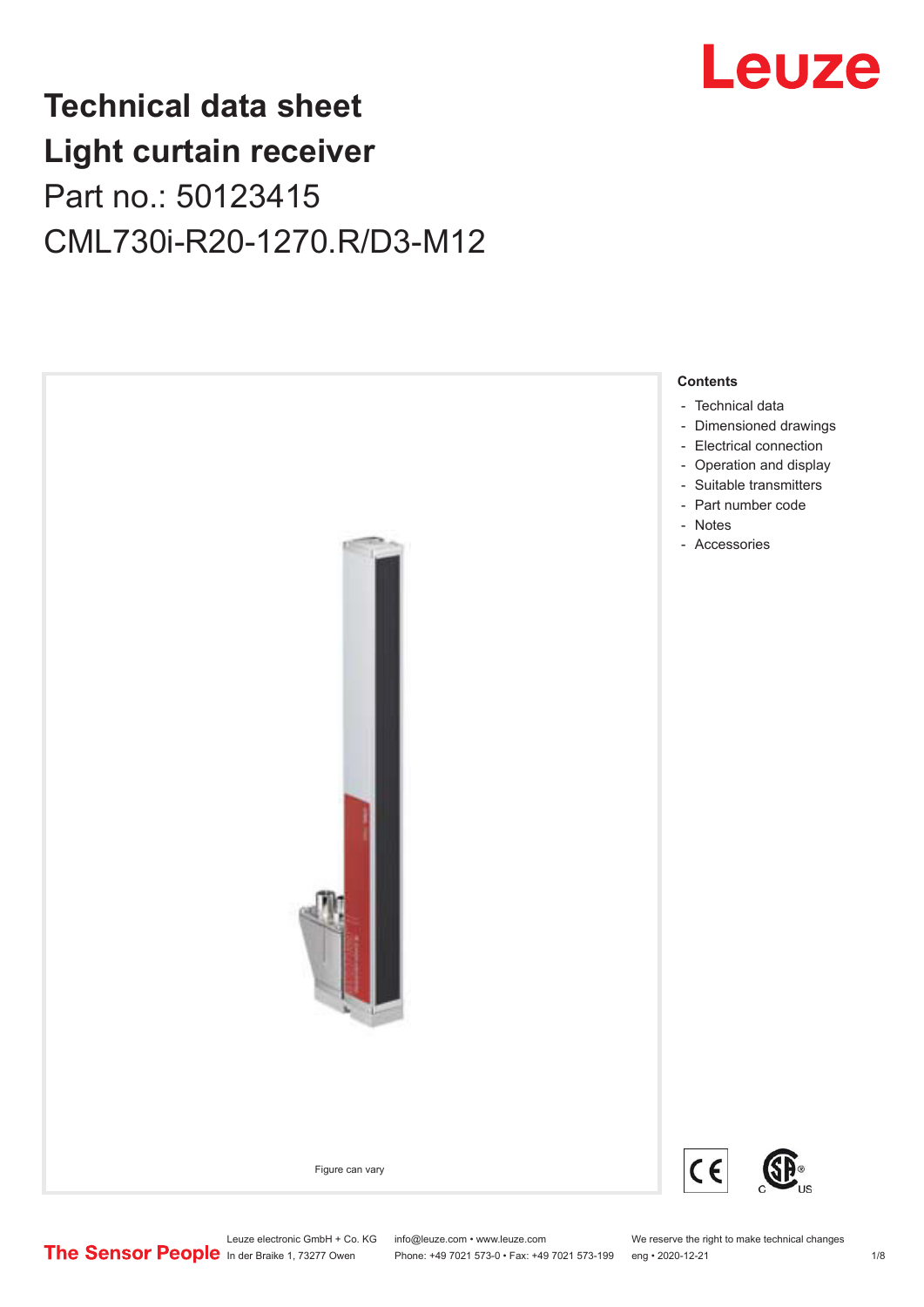### <span id="page-1-0"></span>**Technical data**

# Leuze

#### **Basic data**

| Daəit uata                                     |                                                                    |
|------------------------------------------------|--------------------------------------------------------------------|
| <b>Series</b>                                  | 730                                                                |
| <b>Operating principle</b>                     | Throughbeam principle                                              |
| Device type                                    | Receiver                                                           |
| <b>Contains</b>                                | Accessories for the use of the BT-2R1                              |
| Application                                    | Detection of transparent objects                                   |
|                                                | Object measurement                                                 |
| <b>Special version</b>                         |                                                                    |
| <b>Special version</b>                         | Crossed-beam scanning                                              |
|                                                | Diagonal-beam scanning                                             |
|                                                | Parallel-beam scanning                                             |
| <b>Optical data</b>                            |                                                                    |
| <b>Operating range</b>                         | Guaranteed operating range                                         |
| <b>Operating range</b>                         | 0.39.5m                                                            |
| Operating range, transparent media             | 0.33.5m                                                            |
| <b>Operating range limit</b>                   | Typical operating range                                            |
| <b>Operating range limit</b>                   | $0.212$ m                                                          |
| <b>Measurement field length</b>                | 1,270 mm                                                           |
| <b>Number of beams</b>                         | 64 Piece(s)                                                        |
| <b>Beam spacing</b>                            | $20 \text{ mm}$                                                    |
| <b>Measurement data</b>                        |                                                                    |
| Minimum object diameter                        | 30 mm                                                              |
| <b>Electrical data</b>                         |                                                                    |
|                                                |                                                                    |
| <b>Protective circuit</b>                      | Polarity reversal protection                                       |
|                                                | Short circuit protected                                            |
|                                                | Transient protection                                               |
|                                                |                                                                    |
| Performance data<br>Supply voltage $U_{B}$     | 18  30 V, DC                                                       |
| <b>Residual ripple</b>                         | 0  15 %, From $U_{\rm B}$                                          |
| <b>Open-circuit current</b>                    | 0  270 mA, The specified values refer                              |
|                                                | to the entire package consisting of trans-<br>mitter and receiver. |
|                                                |                                                                    |
| Inputs/outputs selectable                      |                                                                    |
| Number of inputs/outputs selectable 2 Piece(s) |                                                                    |
| Type                                           | Inputs/outputs selectable<br>DC                                    |
| Voltage type, outputs                          |                                                                    |
| Switching voltage, outputs                     | Typ. $U_B / 0 V$                                                   |
| Switching voltage, inputs                      | high: ≥6V<br>low: $\leq 4V$                                        |
|                                                |                                                                    |
| Input/output 1                                 |                                                                    |
| <b>Timing</b>                                  |                                                                    |
| <b>Cycle time</b>                              | 1 <sub>ms</sub>                                                    |
| Response time per beam                         | $10 \mu s$                                                         |
| <b>Interface</b>                               |                                                                    |
| <b>Type</b>                                    | RS 485 Modbus                                                      |
| <b>RS 485</b>                                  |                                                                    |
| <b>Function</b>                                | Process                                                            |
| <b>Service interface</b>                       |                                                                    |
|                                                | IO-Link                                                            |
| Type                                           |                                                                    |

| <b>IO-Link</b>                                  |                                       |
|-------------------------------------------------|---------------------------------------|
| <b>Function</b>                                 | Configuration via software<br>Service |
| <b>Connection</b>                               |                                       |
| <b>Number of connections</b>                    | 2 Piece(s)                            |
| <b>Plug outlet</b>                              | Rear side                             |
|                                                 |                                       |
| <b>Connection 1</b><br><b>Function</b>          | Configuration interface               |
|                                                 | Connection to transmitter             |
|                                                 | Signal IN                             |
|                                                 | Signal OUT                            |
|                                                 | Voltage supply                        |
| Type of connection                              | Connector                             |
| <b>Thread size</b>                              | M12                                   |
| Type                                            | Male                                  |
| <b>Material</b>                                 | Metal                                 |
| No. of pins                                     | 8-pin                                 |
| Encoding                                        | A-coded                               |
|                                                 |                                       |
| <b>Connection 2</b>                             |                                       |
| <b>Function</b>                                 | <b>BUS IN</b>                         |
|                                                 | <b>BUS OUT</b>                        |
| <b>Type of connection</b><br><b>Thread size</b> | Connector                             |
|                                                 | M12<br>Female                         |
| Type<br><b>Material</b>                         | Metal                                 |
| No. of pins                                     | 5-pin                                 |
| Encoding                                        | B-coded                               |
|                                                 |                                       |
| <b>Mechanical data</b>                          |                                       |
| Design                                          | Cubic                                 |
| Dimension (W x H x L)                           | 29 mm x 35.4 mm x 1,303 mm            |
| <b>Housing material</b>                         | Metal<br>Aluminum                     |
| <b>Metal housing</b><br>Lens cover material     | Plastic                               |
| Net weight                                      | $1,500$ g                             |
| <b>Housing color</b>                            | Silver                                |
| Type of fastening                               | Groove mounting                       |
|                                                 | Via optional mounting device          |
|                                                 |                                       |
| <b>Operation and display</b>                    |                                       |
|                                                 |                                       |
| Type of display                                 | LED                                   |
|                                                 | OLED display                          |
| <b>Number of LEDs</b>                           | 2 Piece(s)                            |
| Type of configuration                           | Software                              |
|                                                 | Teach-in                              |
| <b>Operational controls</b>                     | Membrane keyboard                     |
| <b>Environmental data</b>                       |                                       |
| Ambient temperature, operation                  | $-30$ 60 °C                           |
| Ambient temperature, storage                    | $-4070 °C$                            |
| <b>Certifications</b>                           |                                       |
| Degree of protection                            | IP 65                                 |
| <b>Protection class</b>                         | III                                   |
| <b>Certifications</b>                           | c CSA US                              |
| <b>Standards applied</b>                        | IEC 60947-5-2                         |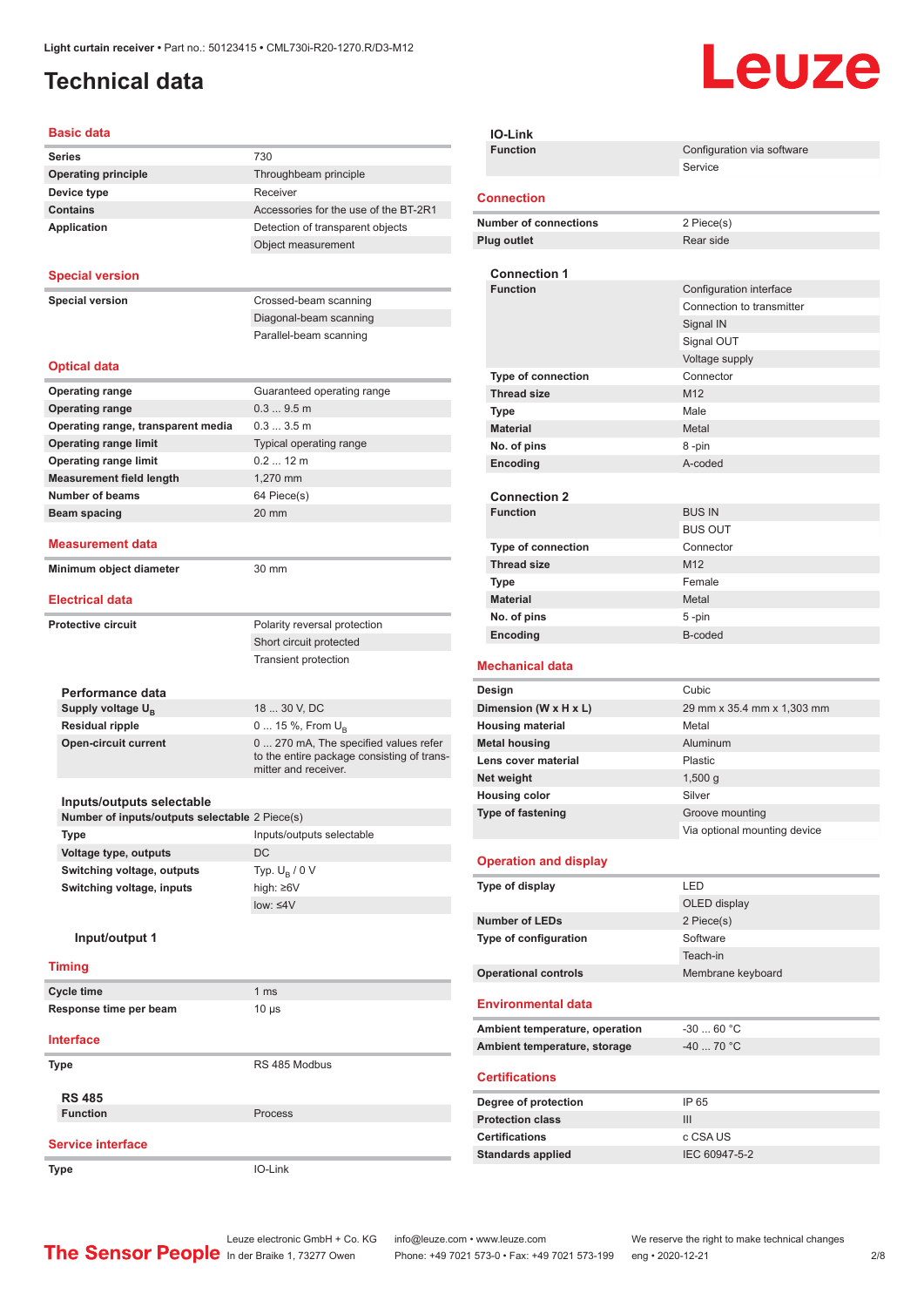### **Technical data**

| <b>Customs tariff number</b> | 90314990 |
|------------------------------|----------|
| eCl@ss 5.1.4                 | 27270910 |
| eCl@ss 8.0                   | 27270910 |
| eCl@ss 9.0                   | 27270910 |
| eCl@ss 10.0                  | 27270910 |
| eCl@ss 11.0                  | 27270910 |
| <b>ETIM 5.0</b>              | EC002549 |
| <b>ETIM 6.0</b>              | EC002549 |
| <b>ETIM 7.0</b>              | EC002549 |

#### Leuze electronic GmbH + Co. KG info@leuze.com • www.leuze.com We reserve the right to make technical changes ln der Braike 1, 73277 Owen Phone: +49 7021 573-0 • Fax: +49 7021 573-199 eng • 2020-12-21 3/8

## Leuze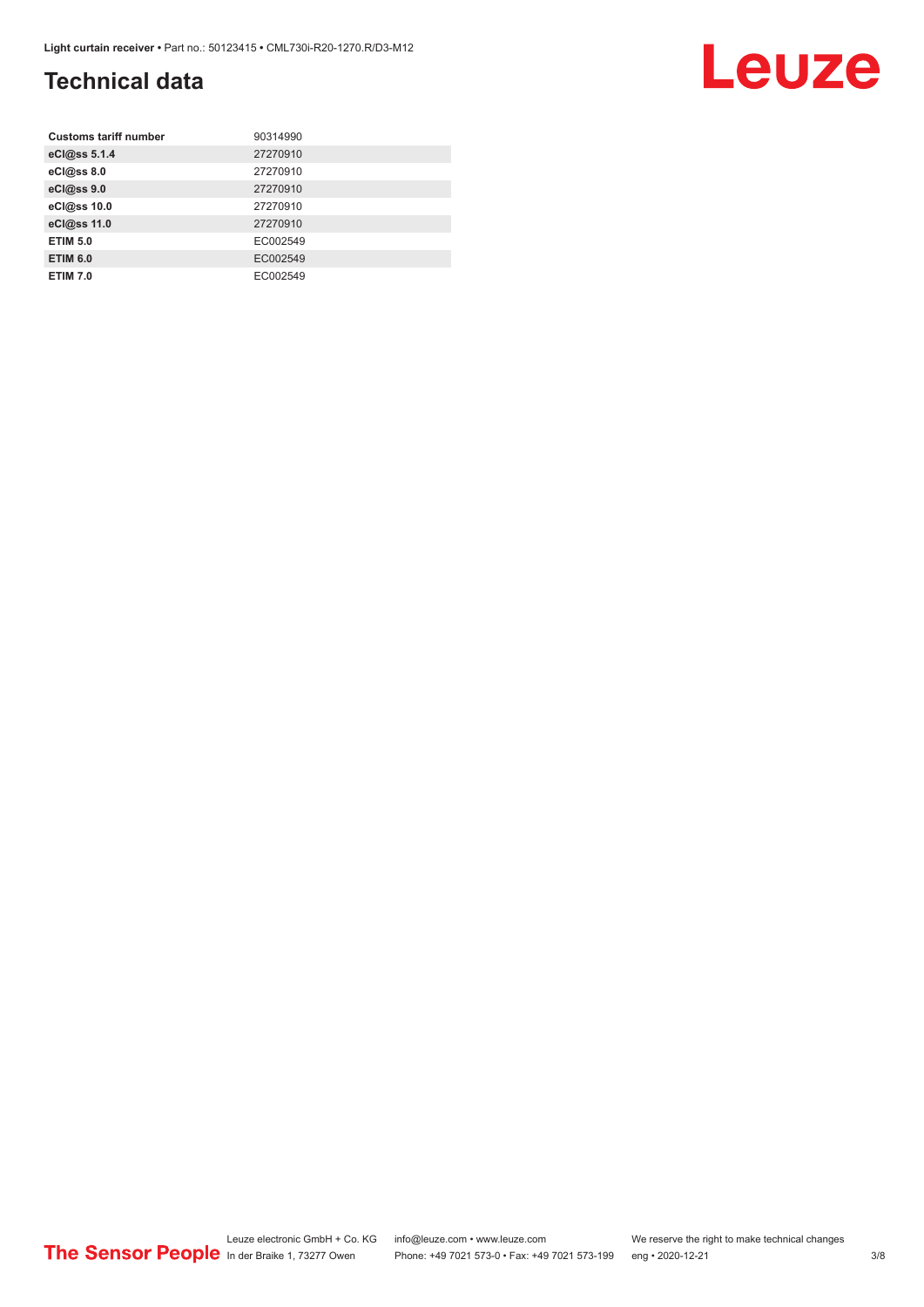#### <span id="page-3-0"></span>**Dimensioned drawings**

All dimensions in millimeters



- 
- B Measurement field length 1270 mm
- F M6 thread

G Fastening groove

R Receiver

T Transmitter

Y 5 mm

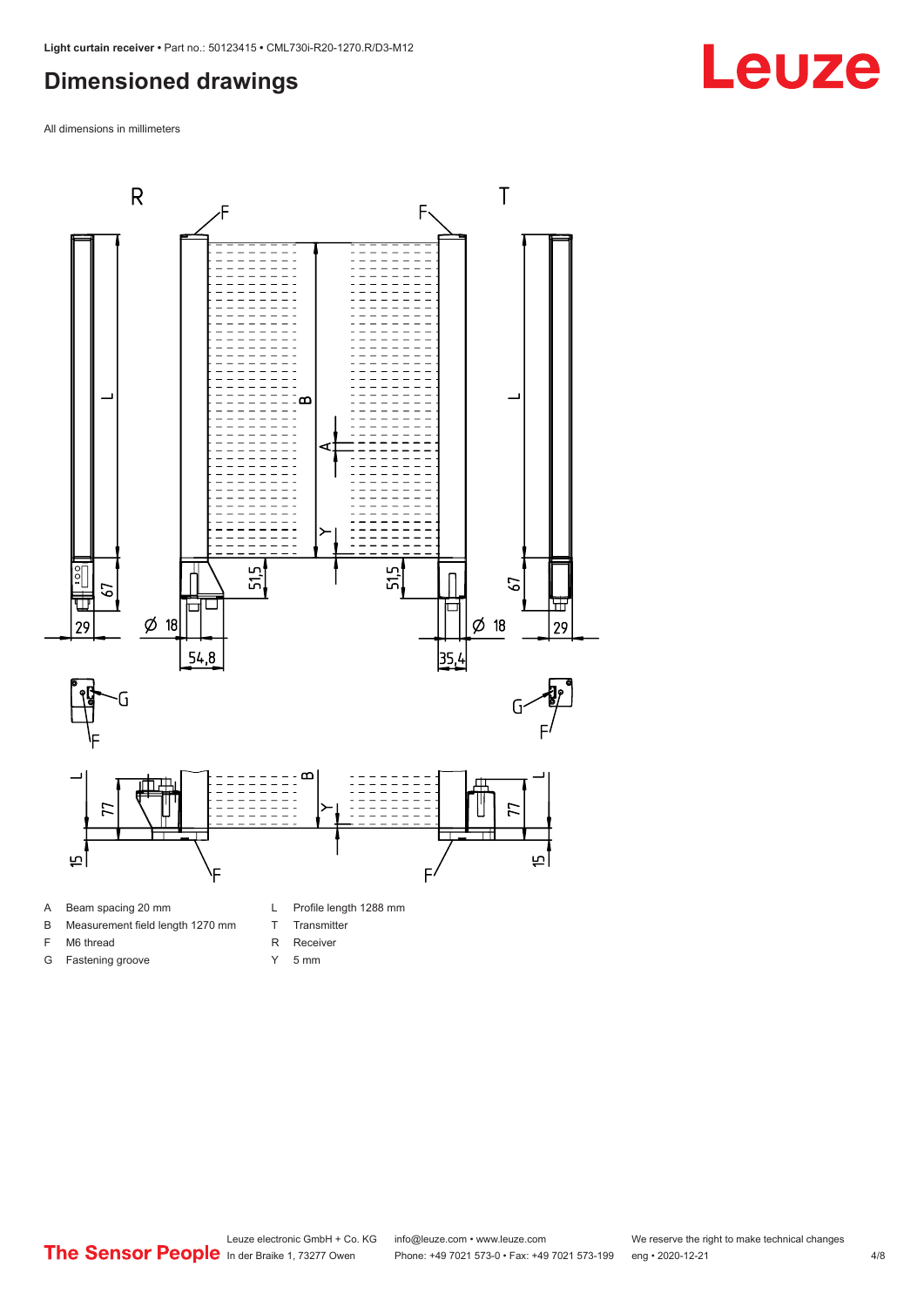#### <span id="page-4-0"></span>**Dimensioned drawings**





A PWR / SW IN / OUT B BUS IN / OUT

## **Electrical connection**

**Connection 1**

| <b>Function</b>    | Configuration interface   |
|--------------------|---------------------------|
|                    | Connection to transmitter |
|                    | Signal IN                 |
|                    | Signal OUT                |
|                    | Voltage supply            |
| Type of connection | Connector                 |
| <b>Thread size</b> | M12                       |
| <b>Type</b>        | Male                      |
| <b>Material</b>    | Metal                     |
| No. of pins        | 8-pin                     |
| Encoding           | A-coded                   |

#### **Pin Pin assignment**

|                | $V +$            |  |  |
|----------------|------------------|--|--|
| $\overline{2}$ | I/O <sub>1</sub> |  |  |
| 3              | <b>GND</b>       |  |  |
| $\overline{4}$ | IO-Link          |  |  |
| 5              | I/O <sub>2</sub> |  |  |
| 6              | RS 485 Tx+       |  |  |
|                | RS 485 Tx+       |  |  |
| 8              | <b>FE/SHIELD</b> |  |  |
|                |                  |  |  |



#### **Connection 2**

| <b>Function</b>    | <b>BUS IN</b>  |
|--------------------|----------------|
|                    | <b>BUS OUT</b> |
| Type of connection | Connector      |
| <b>Thread size</b> | M12            |
| <b>Type</b>        | Female         |
| <b>Material</b>    | Metal          |
| No. of pins        | $5$ -pin       |
| Encoding           | B-coded        |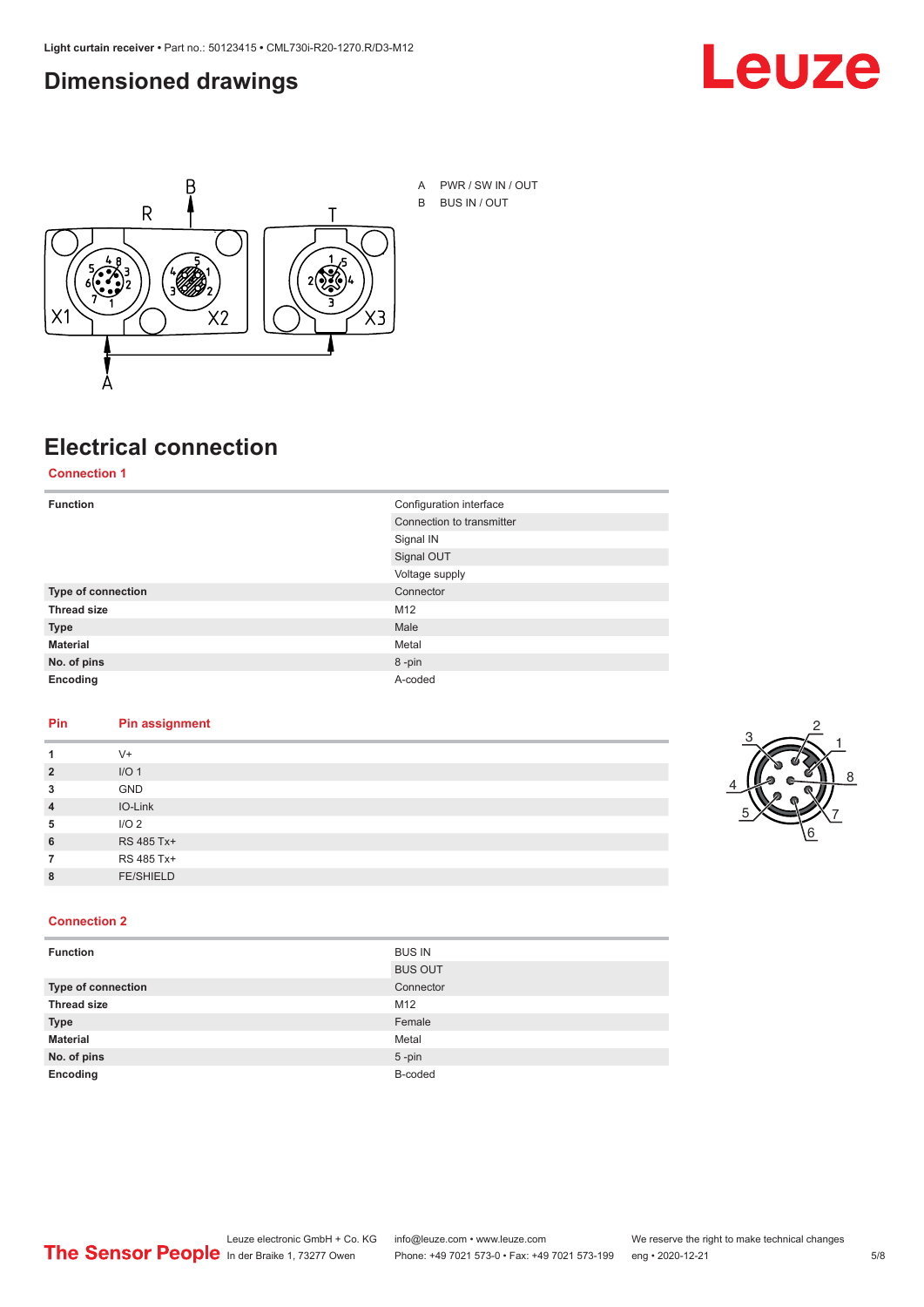### <span id="page-5-0"></span>**Electrical connection**

| Pin | Pin assignment   |  |
|-----|------------------|--|
|     | V+               |  |
| ∍   | Tx-              |  |
| 3   | PB GND           |  |
|     | Tx+              |  |
| 5   | <b>FE/SHIELD</b> |  |

### **Operation and display**

| <b>LED</b>     | <b>Display</b>           | <b>Meaning</b>                         |
|----------------|--------------------------|----------------------------------------|
|                | Green, continuous light  | Operational readiness                  |
|                | Green, flashing          | Teach / error                          |
| $\overline{2}$ | Yellow, continuous light | Light path free, with function reserve |
|                | Yellow, flashing         | No function reserve                    |
|                | Off                      | Object detected                        |

#### **Suitable transmitters**

| Part no. | <b>Designation</b>         | <b>Article</b>               | <b>Description</b>                                                          |
|----------|----------------------------|------------------------------|-----------------------------------------------------------------------------|
| 50118973 | CML730i-T20-<br>1270.R-M12 | Light curtain<br>transmitter | Operating range: 0.3  9.5 m<br>Connection: Connector, M12, Rear side, 5-pin |

#### **Part number code**

Part designation: **CML7XXi-YZZ-AAAA.BCCCDDD-EEEFFF**

| <b>CML</b>  | <b>Operating principle</b><br>Measuring light curtain                                                                                     |
|-------------|-------------------------------------------------------------------------------------------------------------------------------------------|
| 7XXi        | <b>Series</b><br>720i: 720i series<br>730i: 730i series                                                                                   |
| Y           | Device type<br>T: transmitter<br>R: receiver                                                                                              |
| <b>ZZ</b>   | <b>Beam spacing</b><br>$05:5$ mm<br>10:10 mm<br>20:20 mm<br>40:40 mm                                                                      |
| <b>AAAA</b> | Measurement field length [mm], dependent on beam spacing                                                                                  |
| B           | Equipment<br>A: connector outlet, axial<br>R: rear connector outlet                                                                       |
| CCC         | Interface<br>L: IO-Link<br>/CN: CANopen<br>/PB: PROFIBUS<br>/PN: PROFINET<br>/CV: Analog current and voltage output<br>/D3: RS 485 Modbus |

**Leuze**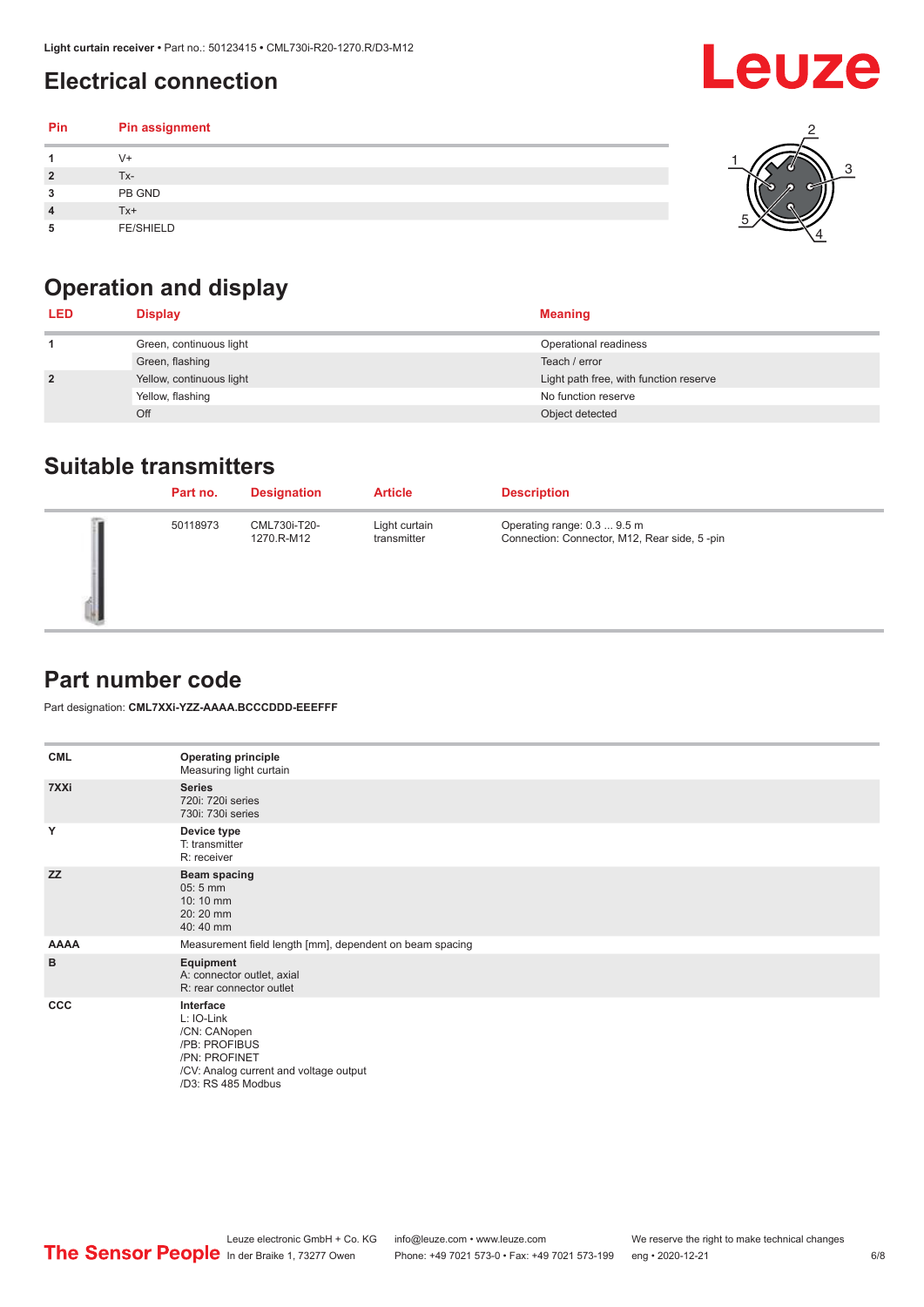#### <span id="page-6-0"></span>**Part number code**



| <b>DDD</b> | <b>Special equipment</b><br>-PS: Power Setting                                                  |
|------------|-------------------------------------------------------------------------------------------------|
| <b>EEE</b> | <b>Electrical connection</b><br>M12: M12 connector                                              |
| <b>FFF</b> | -EX: Explosion protection                                                                       |
|            |                                                                                                 |
|            | <b>Note</b>                                                                                     |
|            | $\&$ A list with all available device types can be found on the Leuze website at www.leuze.com. |

#### **Notes**

| $\%$ The product may only be put into operation by competent persons.<br>₿ Only use the product in accordance with its intended use. | $\%$ This product is not a safety sensor and is not intended as personnel protection. |
|--------------------------------------------------------------------------------------------------------------------------------------|---------------------------------------------------------------------------------------|



#### **For UL applications:**

ª For UL applications, use is only permitted in Class 2 circuits in accordance with the NEC (National Electric Code). ª These proximity switches shall be used with UL Listed Cable assemblies rated 30V, 0.5A min, in the field installation, or equivalent (categories: CYJV/ CYJV7 or PVVA/PVVA7)

#### **Accessories**

### Connection technology - Connection cables

|        | Part no. | <b>Designation</b>     | <b>Article</b>   | <b>Description</b>                                                                                                                                         |
|--------|----------|------------------------|------------------|------------------------------------------------------------------------------------------------------------------------------------------------------------|
| 2<br>W | 50132079 | KD U-M12-5A-V1-<br>050 | Connection cable | Connection 1: Connector, M12, Axial, Female, A-coded, 5-pin<br>Connection 2: Open end<br>Shielded: No<br>Cable length: 5,000 mm<br>Sheathing material: PVC |

#### Connection technology - Y distribution cables

|        |         | Part no. | <b>Designation</b>          | <b>Article</b>        | <b>Description</b>                                                                                                                                                                                                                                                                                  |
|--------|---------|----------|-----------------------------|-----------------------|-----------------------------------------------------------------------------------------------------------------------------------------------------------------------------------------------------------------------------------------------------------------------------------------------------|
| ø<br>٣ | œ<br>w. | 50118183 | K-Y1 M12A-5m-<br>M12A-S-PUR | Interconnection cable | Connection 1: Connector, M12, Axial, Female, A-coded, 5-pin<br>Connection 2: Connector, M12, Axial, Male, A-coded, 5-pin<br>Connection 3: Connector, M12, Axial, Female, A-coded, 8-pin<br>Shielded: Yes<br>Cable length fork 1: 5,000 mm<br>Cable length fork 2: 150 mm<br>Sheathing material: PUR |